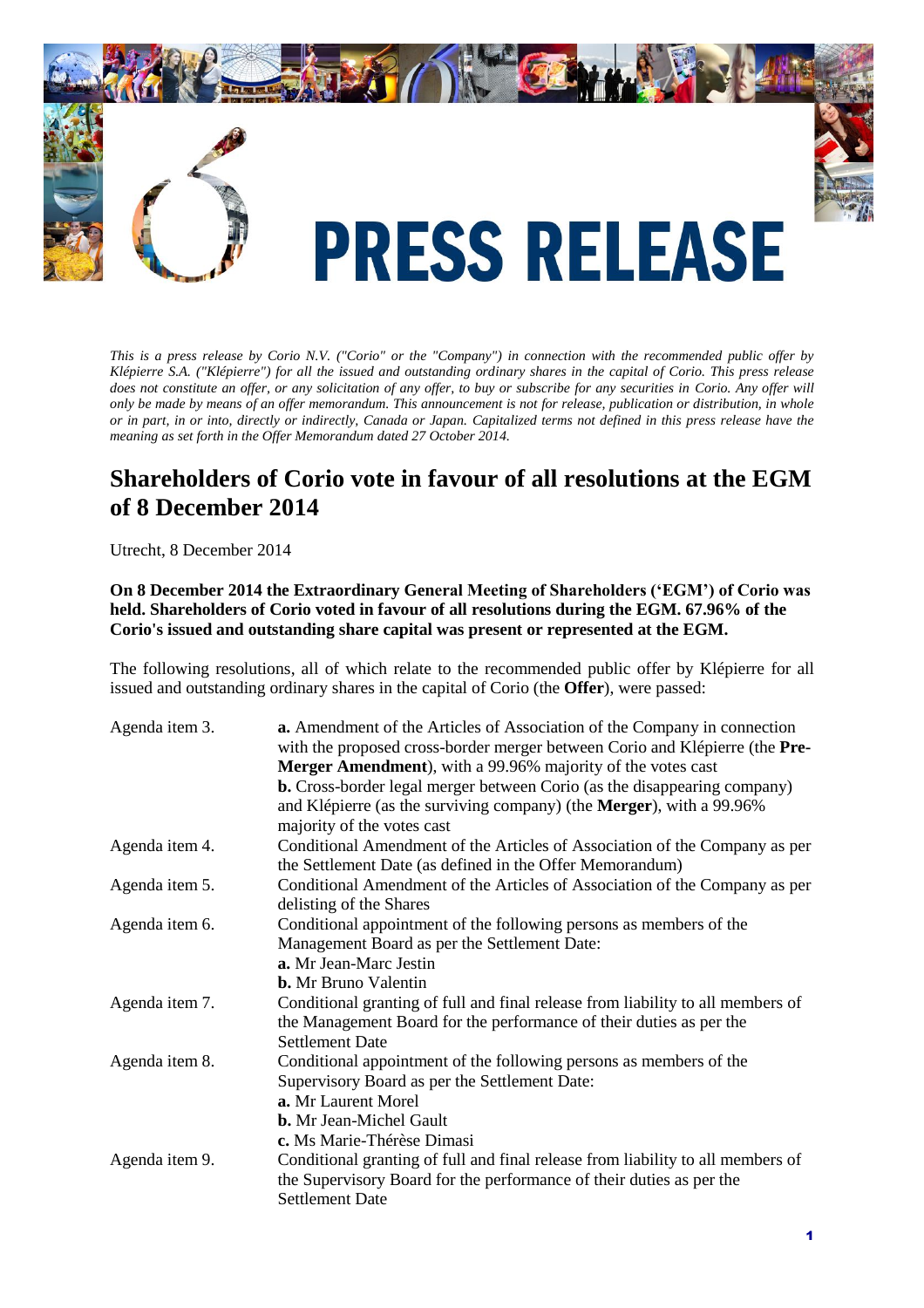

#### **Pre-Merger Amendment**

At the EGM, the general meeting of Corio adopted the Pre-Merger Amendment with a 99.96% majority of the votes cast. Following such adoption, and as set out in the Agenda and Explanatory Notes for the EGM, the Pre-Merger Amendment was implemented during a suspension of the EGM.

#### **Cross-Border merger and Withdrawal Right**

At the EGM, the general meeting of Corio adopted the proposal to enter into the Merger with a 99.96% majority of the votes cast.

The implementation of the Merger is subject to the Offer having been declared unconditional and Settlement having taken place, as well as the fulfilment of the Merger Conditions as set out in the Offer Memorandum and common draft terms of the Merger as drawn up by the Management Boards of Corio and Klépierre (the **Merger Proposal**).

Any Shareholder that voted against the Merger has the statutory right to elect not to become a shareholder of Klépierre (the **Withdrawal Right**) and file a request for compensation with Corio (the "**Withdrawal Application**") in accordance with article 2:333h paragraph 1 of the Dutch Civil Code (DCC) (such shareholder being a **Withdrawing Shareholder**) within one month after the EGM (starting on the day after the EGM, the "**Withdrawal Period**"). Upon the Merger becoming effective, the Withdrawing Shareholder will not receive Klépierre shares. Instead, the Withdrawing Shareholder will receive a compensation in cash (the **Cash Compensation**) for the Corio shares for which he duly exercised his Withdrawal Right.

### **The Withdrawal Period will start on 9 December 2014 and will end on 8 January 2015, 24.00 hrs. The Withdrawal Application Form can be found on Corio's website [www.corio-eu.com](http://www.corio-eu.com/) and is available free of charge at the offices of Corio and the Exchange Agent.**

Shareholders who voted against the Merger must consider separately whether to exercise their statutory Withdrawal Right as well. The conditions for exercising the Withdrawal Right are set out in paragraph 9 and annex N to the Merger Proposal. An election to use the Withdrawal Right will restrict the Shareholder's ability to trade his Corio shares on the stock exchange. The Cash Compensation will in principle be subject to 15% Dutch dividend withholding tax, if and to the extent the Cash Compensation exceeds the average capital per Corio share as determined under Dutch dividend tax principles, which will be borne by the Withdrawing Shareholder.

Any Shareholder wishing to exercise the Withdrawal Right must provide evidence that he voted against the Merger. However, in the event that a Shareholder has voted at the EGM in person, through a written proxy individually registered in accordance with the registration procedure for the EGM or through a voting proxy to Ms Leemrijse (Allen & Overy LLP) as set in the Agenda and Explanatory Notes for the EGM, no evidence of such vote will need to be provided by a Shareholder. Corio's voting records will constitute conclusive evidence as to how such Shareholder has voted his shares. If a Shareholder exercised his votes at the meeting through any other means (i.e. by means of evoting or through any proxy voting provider or otherwise) the Shareholder will need to provide written evidence that he voted against the Merger.

#### **Further information**

For further information regarding the above agenda items, please refer to the shareholders' circular available on Corio's website www.corio-eu.com Group > Corporate Governance > Shareholders' Meeting).

Holders of shares in the capital of Corio have the opportunity until 8 January 2015 17:40 hours CET to tender their Corio shares under the Offer, unless the offer period is extended.